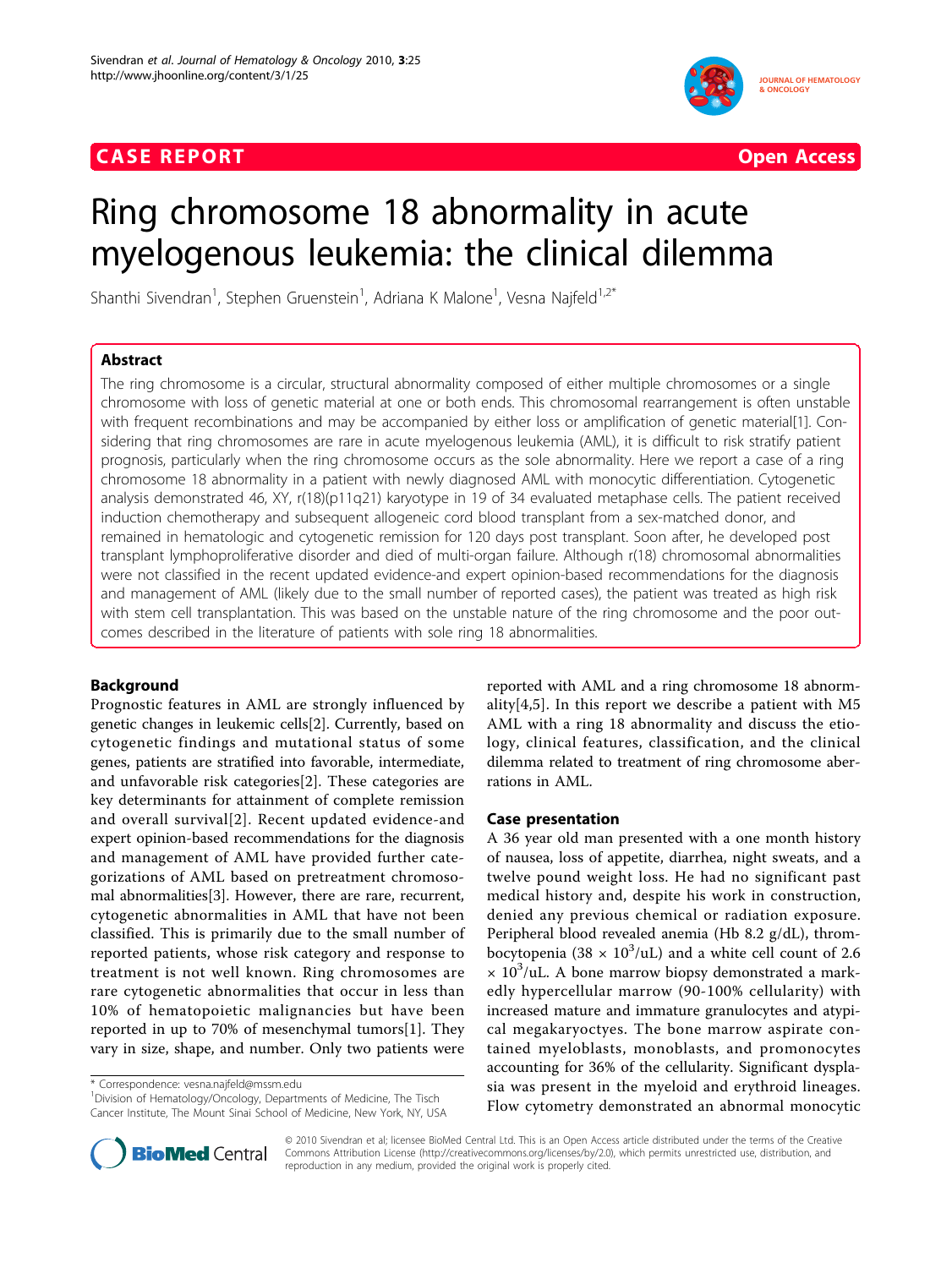population characterized by HLA-DR+, CD13 partial+, CD64+, CD4dim+, and negative for CD14, suggestive of immaturity and reported to be a feature of abnormal monocytes in AML[[6\]](#page-3-0). Most CD 117 + myeloblasts and/ or monoblasts were negative for CD34, another marker of immature cells which is usually negative in AML with monocytic differentiation[[6\]](#page-3-0). The diagnosis was consistent with acute monocytic leukemia.

Cytogenetic analysis demonstrated 46, XY, r(18) (p11.1q22) karyotype in 19 of 34 evaluated metaphase cells. Interphase fluorescence in situ hybridization (FISH) evaluation revealed BCR-ABL1, PML-RARA, RUNX1-RUNXT1 fusion negative in all cells. CBFB and MLL (Probe manufacturer: Abbott Molecular Diagnostics - Des Plaines, Illinois) rearrangements were not detected. These are recurrent genetic changes associated with AML and included in our AML panel for prognostic purposes. Metaphase FISH studies demonstrated that BCL2, SYT, and MALT1 were present and localized to the long arm of chromosome 18 and were not lost during the ring formation as shown in Figure 1. Additionally, the patient was found to be FLT3 negative and NPM1 positive.

The patient received induction chemotherapy on CALGB protocol 10503 with cytarabine arabinoside 100 mg/m2/day, daunorubicin 90 mg/m2/day, and etoposide 100 mg/m2/day. A repeat bone marrow aspirate and



on the ring 18 chromosome.

biopsy was consistent with a hypocellular marrow with no evidence of disease. Four cytogenetic analyses following induction chemotherapy demonstrated a normal 46, XY karyotype. The patient underwent a conditioning regimen of melphalan, thiotepa, fludarabine, and ATG followed by an allogeneic cord blood transplant from a sex matched donor. He remained in hematologic and cytogenetic remission with 100% donor cell engraftment for 120 days. Soon afterwards he developed post transplant lymphoproliferative disorder and died of multiorgan failure.

## Discussion and Conclusions

In patients with hematopoietic malignancies, ring chromosomes are commonly part of a complex karyotype. Only two patients with AML and an isolated ring 18 abnormality have been reported in the literature. The first case, a 47 year old male patient with AML-M4, had cytogenetic analysis performed on bone marrow cells after induction chemotherapy with 46, XY, r(18) (p11q23) karyotype and 9% of these cells contained a r (18). Breakpoints were not documented. This patient had greater than eighteen months of survival following diagnosis[\[4\]](#page-3-0). The second patient had extensive chemotherapy and radiation for Hodgkin lymphoma and developed therapy related AML with 46, XX, r(18) (p11q21) karyotype. His response to chemotherapy was poor[\[5](#page-3-0)]. It is important to note that both of these cases are over 20 years old and there is lack of documentation on these patients since the original reports. Additionally, given the advancements in cytogenetic analyses since these original reports, there was a chance for chromosome misidentification at the time.

Ring chromosomes occur when the two ends of a chromosome fuse together and form a ring shape. There are several ways in which this can occur. Breaks in the chromosome arms and fusion of the proximal broken ends can lead to ring formation with loss of distal chromosomal material. The cause of these DNA breaks and ligation of the ends is unknown. Alternatively, rings can be formed by telomere dysfunction. This occurs when the terminal ends of a chromosome fuse without significant loss of genetic material. Animal models and in vitro studies have shown that the mechanism of telomeric ring formation may be secondary to detachment of protective proteins on the chromosome ends when shortening of telomeric DNA occurs[\[1](#page-3-0)]. The above two scenarios produce rings that do not necessarily produce amplified sequences. Rings that produce amplified sequences can also occur. This happens through the "break-fusion-bridge" which leads to frequent recombination events[[1](#page-3-0)].

Pretreatment cytogenetic analysis constitutes an independent prognostic determinant for response to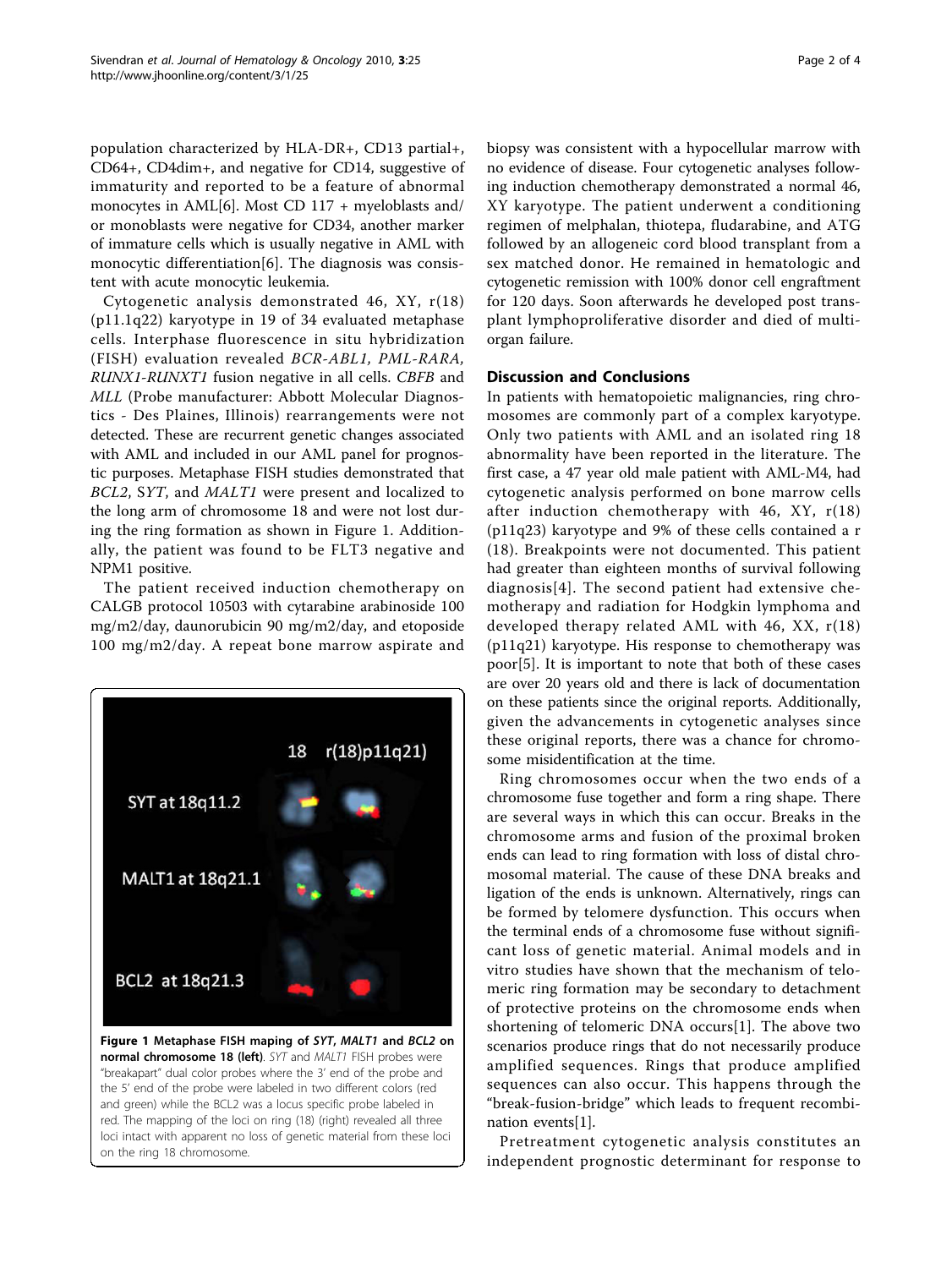treatment, risk of relapse and overall survival in AML [[2\]](#page-3-0). It is a crucial factor in selecting further therapy. In patients under the age of 60 with favorable cytogenetics, successful induction chemotherapy followed by maintenance therapy will produce a durable remission in up to 60% of patients[\[7-9](#page-3-0)]. This is in stark contrast to patients with unfavorable cytogenetics who have a durable remission of 12% given the same therapy[\[7](#page-3-0)-[9](#page-3-0)]. These patients are recommended to undergo either a matched sibling transplant, alternative donor hematopoietic stem cell transplant, or receive treatment on a clinical trial[[7-9\]](#page-3-0). Given the paucity of information for patients with a ring chromosome, it is difficult to risk stratify and classify these patients according to the recently updated international expert panel guidelines [[3](#page-3-0)]. Of the ten reported cases of ring 18 abnormalities in acute myeloid leukemia, few survived[[1,4,5](#page-3-0)]. Eight of these patients had multiple, complex cytogenetic abnormalities which are associated with a poor prognosis. One of the cases of isolated r(18) discussed above had therapy related AML, which in multivariate analysis remains an adverse risk group. A summary of the karyotypes, treatments, and follow-up is presented in Table 1. One could speculate that due to the instability of the ring chromosome and the potential for multiple chromosomal rearrangements, including deletions or amplifications, these patients could be classified in an intermediate or unfavorable risk

category. Three significant trials have examined the association of cytogenetic analysis and survival outcomes in AML. Of these, no specific mention is made of ring chromosome aberrations. Both the Southwest Oncology Group/Eastern Cooperative Oncology group and Cancer and Leukemia Group B studies categorize all cytogenetic abnormalities that are rare in an "unknown" category and a risk assessment for these abnormalities was not determined[[7](#page-3-0),[8](#page-3-0)]. The Medical Research Council AML 10 trial groups all patients with "structural" abnormalities into one category and based on complete response, survival, and relapse rates determined these abnormalities were of intermediate risk[\[9](#page-3-0)].

Our patient had ring 18 as a sole abnormality without the loss of SYT, MALT1 and BCL2 by metaphase FISH. This is important because MALT1 and BCL2 are genes that regulate cell proliferation. To our knowledge, this case is the first ring 18 abnormality demonstrating that key genes were not lost during the ring formation. Although it is not possible to risk stratify this patient based on current guidelines, the patient was treated as high risk with stem cell transplantation. This decision is based on the unstable nature of the ring chromosome, previous trials conducted by the Medical Research Council, and the poor outcomes described in the literature of patients with sole ring 18 abnormalities. This case contributes to a growing body of literature to help

|  |  |  |  |  | Table 1 Literature review of ring 18 cases in acute myelogenous leukemia |
|--|--|--|--|--|--------------------------------------------------------------------------|
|--|--|--|--|--|--------------------------------------------------------------------------|

| Karyotype [Number of cells]                                                                                                                                                 | Antecedent<br>disease | <b>Disease</b>                     | <b>Treatment Followup</b>               |                     | Reference                  |
|-----------------------------------------------------------------------------------------------------------------------------------------------------------------------------|-----------------------|------------------------------------|-----------------------------------------|---------------------|----------------------------|
| 45, XY, der(1)t(1;11)(p36;q23), -11, dmin(18)46, XY, r(18), dmin(1) [NA]/46,<br>WY, dmin(1)                                                                                 | <b>MDS</b>            | AMI-M4                             | ARA-C                                   | Died                | Michalova<br>et al $[10]$  |
| 46, XX, r18(p11q21) [NA]/46, XX                                                                                                                                             | Hodgkin's<br>disease  | <b>NA</b>                          | <b>NA</b>                               | <b>NA</b>           | Lee et all41               |
| 46, XY, r(18)(p11q23)[9%]                                                                                                                                                   | <b>NA</b>             | AML-M4                             | <b>NA</b>                               | 18+months           | Testa et al[5]             |
| 43-46, XX, -3, -5, -7, +8, r(18), +20, dmin[cp19]/46, XX[1]                                                                                                                 | Multiple<br>myeloma   | AML                                | <b>VAD</b><br>MP<br><b>VMCP</b><br>VBAP | <b>NA</b>           | Sawyer et al<br>$[11]$     |
| r(18) and r(20) present. Full karyotype not available                                                                                                                       | <b>NA</b>             | AML                                | NA.                                     | <b>NA</b>           | Gisselsson<br>et al $[12]$ |
| $47, +21, r(??18)[31]$                                                                                                                                                      | <b>NA</b>             | AMI-either M1<br>or M <sub>2</sub> | <b>NA</b>                               | <b>NA</b>           | Fitzgerald<br>et al[13]    |
| 39-44, Y, der(X)t(X;9) (p11.2;?q32), del(1)(p13p32), t(1;10)(p21;q26), der(5)t<br>$(X;5)(p11.2;q11), -9, der(?16)r(16;$<br>18)(?;?q11?q12), der(17)t(9;17)(?;p11), -18[cp3] | <b>NA</b>             | tAML                               | <b>NA</b>                               | <b>NA</b>           | Mrozek et al.<br>$[14]$    |
| 44, XX, del(2p), del(5q), - 7, - 9, - 14, der( $ 7 <$ i( $ 7 $ p)?>, -18, r(18), - 21, + 22, NA<br>+ mar.variations [21]                                                    |                       | AML-M4                             | NA.                                     | <b>NA</b>           | GFCH[15]                   |
| Ring 18 present but karyotype not available so unclear if this is a sole<br>abnormality                                                                                     | <b>NA</b>             | <b>NA</b>                          | <b>NA</b>                               | <b>NA</b>           | Schoch et al<br>$[16]$     |
| 45, XX, -7. r(18)[15]                                                                                                                                                       | <b>NA</b>             | AML-M6                             | NA.                                     | Lost to<br>followup | Gibbons et al<br>$[17]$    |

NA: not available; VAD: vincristine, adriamycin, dexamethasone; MP: melphalan, prednisone; VMCP: vincristine, melphalan, cyclophosphamide, prednisone; VBAP: vincrisitne, carmustine, doxorubicine, prednisone; CY: cyclophosphamide; TBI-F10: total body irradiation in fractionated doses of 10 Gy